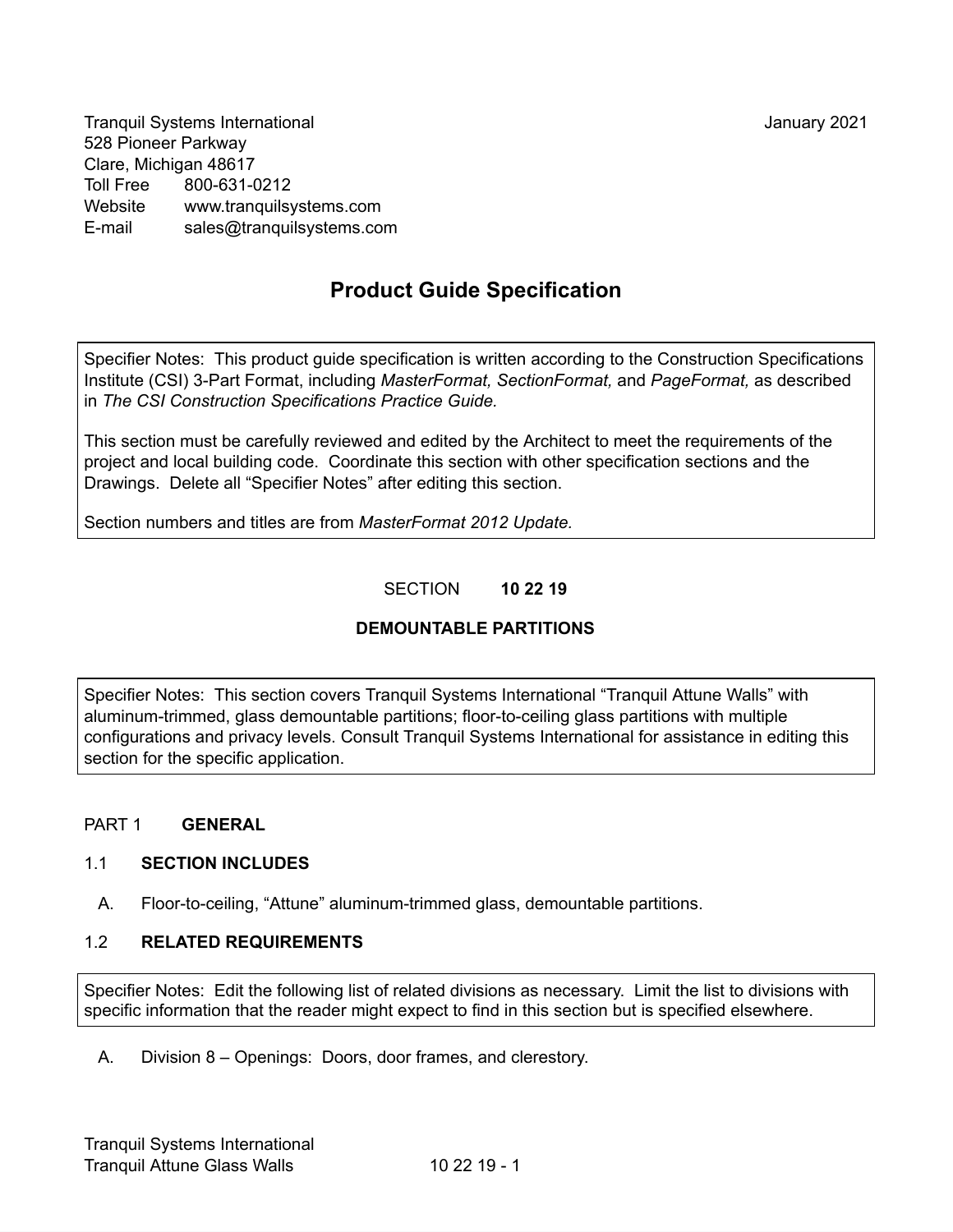- B. Division 26 Electrical: Raceway and boxes for electrical systems in internal panel cavities.
- C. Division 27 Communications: Pathways for communications systems in internal panel cavities.

## 1.3 **REFERENCE STANDARDS**

- A. American Society of Testing and Materials International (ASTM)
	- 1. ASTM C 1396 Standard Specification for Gypsum Board
	- 2. ASTM E 119 Standard Test Method for Fire Tests of Building Construction and Materials.
	- 3. ASTM E 84 Standard Test Method for Surface Burning Characteristics of Building Materials.
	- 4. ASTM E 90 Standard Test Method for Laboratory Measurement of Airborne Sound Transmission Loss of Building Partitions and Elements.
	- 5. ASTM E 413 Classification for Rating Sound Insulation.
- B. International Building Code (IBC)
	- 1. IBC 2021 1607.16 Structural Design, Live Loads, Interior walls and partitions
- C. American Society of Civil Engineers (ASCE)
	- 1. ASCE 7 Minimum Design Loads for Buildings and Other Structures

## 1.4 **PERFORMANCE REQUIREMENTS**

- A. Structural Performance: Provide demountable partitions capable of withstanding the effects of gravity loads and the following loads and stresses within limits and under conditions indicated:
	- 1. Transverse-Load Capacity: Lateral deflection of not more than 1/175 ("Attune" glass walls) of the overall span when tested using a uniformly distributed load of 5 psf (0.240 kN/m<sup>2</sup>) in accordance with IBC 2021 1607.16 or calculated by a registered engineer.
- B. Seismic Performance: Provide demountable partitions capable of withstanding the effects of earthquake motions determined according to ASCE 7- Minimum Design Loads for Buildings and Other Structures.
	- 1. Soil Type, Ground Motion Response Acceleration, and Structure Risk Category determine Seismic Design Category: Site specific.
	- 2. "Tranquil Walls" floor anchor and wall bracing placement in accordance with calculations by a registered engineer.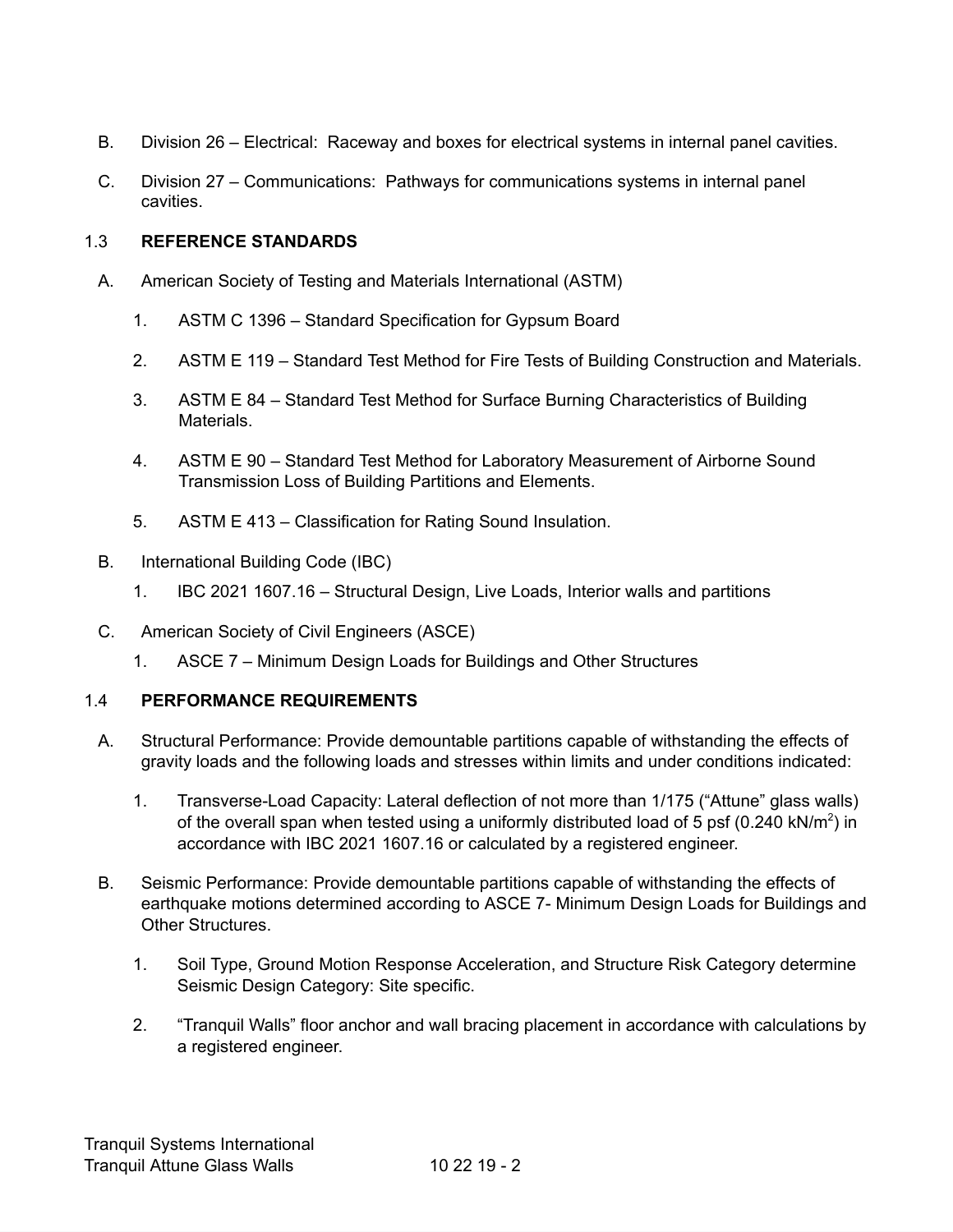C. Acoustic Performance: Provide demountable partitions with Sound Transmission Class (STC) ratings tested in accordance with ASTM E 90.

Specifier Notes: Edit wall type and sound performance desired. Delete wall types not required.

1. "Attune" aluminum-trimmed glass partitions: [Single pane, 3/8" monolithic tempered, not rated] [Single pane, ½" monolithic tempered, 32 STC] [Single Pane, 9/16" laminated, not rated] [Single pane, 5/8" laminated, 36 STC].

#### 1.5 **PREINSTALLATION MEETINGS**

Specifier Notes: Edit preinstallation meetings as necessary. Delete if not required.

- A. Convene preinstallation meeting [1 week] [2 weeks] before start of installation of demountable partitions.
- B. Require attendance of parties directly affecting work of this section, including Contractor, Architect, installer, and manufacturer's representative.
- C. Review materials, installation, cleaning, protection, and coordination with other work.

#### 1.6 **SUBMITTALS**

Specifier Notes: Edit submittal requirements as necessary. Delete submittals not required.

- A. Comply with Section 01 33 00 Submittal Procedures.
- B. Product Data: Submit manufacturer's product data, including installation instructions.
- C. Shop Drawings: Submit manufacturer's shop drawings, including plans, elevations, sections, and details, indicating dimensions, tolerances, materials, components, fabrication, fasteners, hardware, finish, options, and accessories.
	- 1. Indicate locations and sizes of doors and door frames.
	- 2. Indicate locations and sizes of internal panel cavities for plumbing, electrical, and communications systems.
- D. Samples: Submit manufacturer's sample of demountable partition panels.
	- 1. Sample Size: Minimum 6 inches by 6 inches.
- E. Installer's Project References: Submit installer's list of successfully completed demountable partition projects, including project name and location, name of architect, and type and quantity of partitions installed.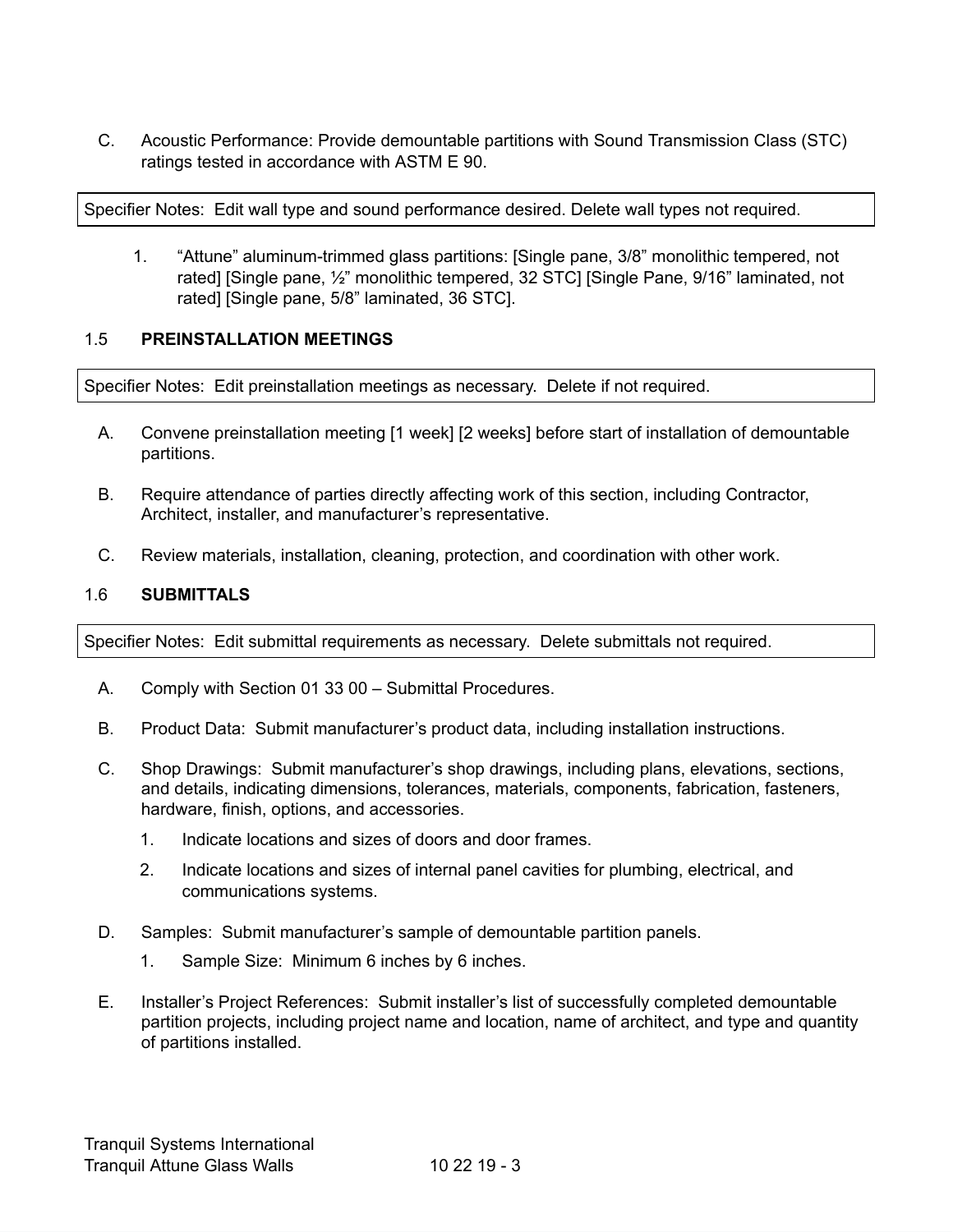- F. Care and Maintenance Instructions: Submit manufacturer's care and maintenance instructions, including:
	- 1. Installing, removing, and relocating demountable partitions without damage.
	- 2. Cleaning demountable partitions.
- G. Warranty Documentation: Submit manufacturer's standard warranty.
- H. Record Documentation: Submit annotated shop drawings and specifications marked up to indicate actual products used and locations of work of this section.

## 1.7 **SCHEDULING**

Specifier Notes: Edit order of floor coverings and suspended ceilings install. Directly affects how Tranquil Wall system is attached and supported.

- A. Floor Coverings: [Install Tranquil wall system before installation of finished floor] [Install Tranquil wall system after installation of finished floor]
- B. Suspended Ceilings: [Install Tranquil wall system before installation of suspended ceiling] [Install Tranquil wall system after installation of suspended ceiling]

## 1.8 **QUALITY ASSURANCE**

- A. Installer's Qualifications:
	- 1. Installer regularly engaged in installation of demountable partitions of similar type to that specified.
	- 2. Employ persons trained for installation of demountable partitions.
	- 3. Certified by manufacturer.

## 1.9 **DELIVERY, STORAGE, AND HANDLING**

- A. Delivery Requirements: Deliver materials to site in manufacturer's original, unopened containers and packaging, with labels clearly identifying product name and manufacturer.
- B. Storage and Handling Requirements:
	- 1. Store and handle materials in accordance with manufacturer's instructions.
	- 2. Keep materials in manufacturer's original, unopened containers and packaging until installation.
	- 3. Store materials in clean, dry area indoors.
	- 4. Do not store materials directly on floor.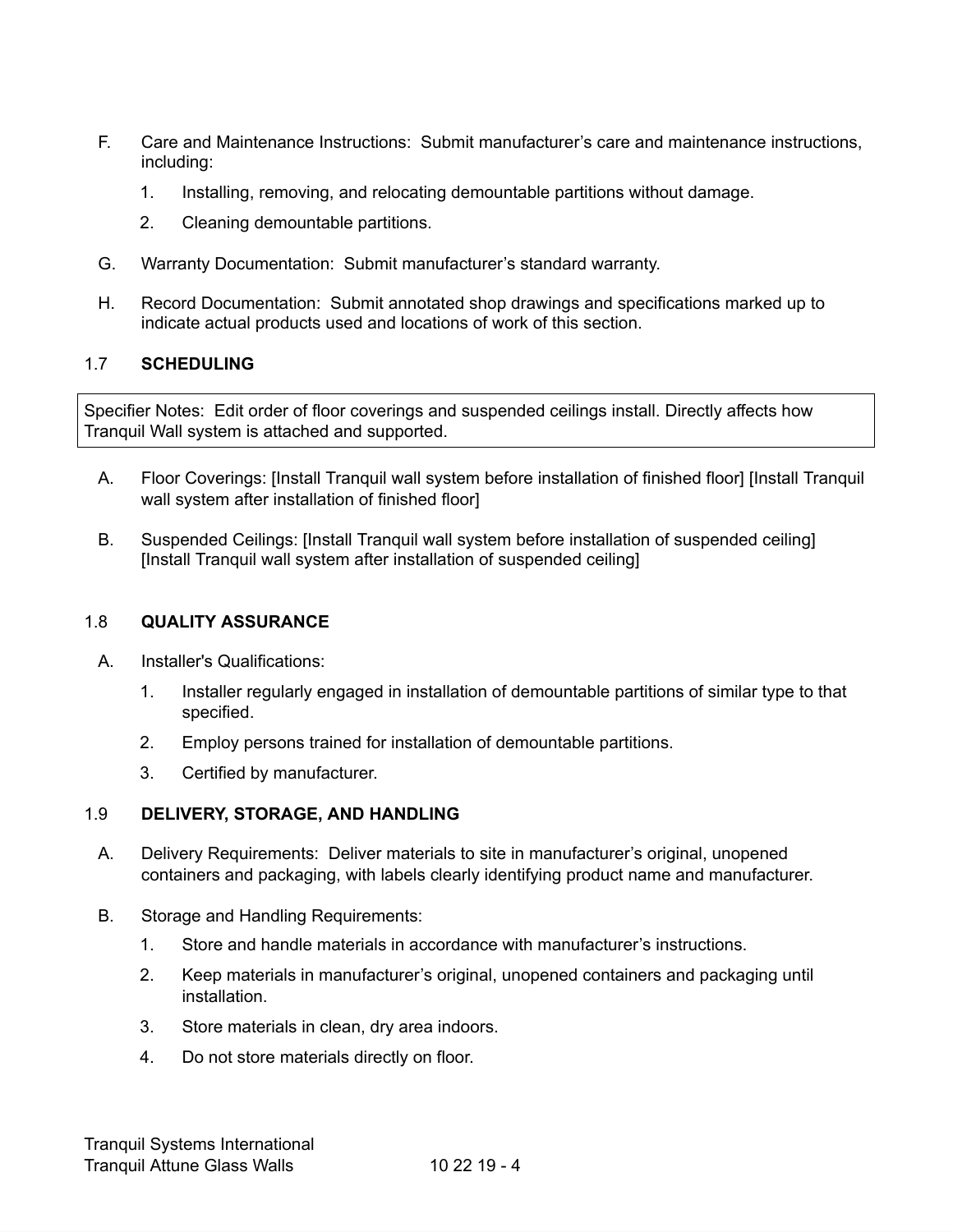- 5. Store materials on flat, level surface, raised above floor, with adequate support to prevent sagging.
- 6. Store materials out of direct sunlight.
- 7. Protect materials and finish during storage, handling, and installation to prevent damage.

## PART 2 **PRODUCTS**

## 2.1 **MANUFACTURER**

A. Manufacturer: Tranquil Systems International, 528 Pioneer Parkway, Clare, Michigan 48617. Toll Free 800-631-0212. Website [www.tranquilsystems.com](http://www.tranquilsystems.com/). E-mail sales@tranquilsystems.com.

Specifier Notes: Specify "Tranquil Attune Walls" aluminum-trimmed, glass demountable partitions. Delete type of demountable partitions and/or panels not required.

## 2.2 **GLASS DEMOUNTABLE PARTITIONS**

- A. "Tranquil Attune Walls" Framing
	- 1. Description:
		- a. Floor-to-ceiling demountable partitions.
		- b. Narrow aluminum extrusion framing for fixed glass: 1-1/4-inch-wide by 1-1/2-inch-tall.
		- c. 2-1/2-inch-tall header for vertical adjustment and consistent-height elevations regardless of fixed glass or door type: 1-1/4-inch-wide for fixed glass sidelights and glass runs, 3-5/8-inch-wide for sliding doors, 3-inch-wide for glass and aluminum/wood swing doors.
		- d. Side-loaded floor and wall glass channel: Allows fast installation and leveling of frameless glass.
		- e. Frameless glass with clear partition joint tape capable of 180, 90, 45 degree and tee connections.
			- f. Solid glazing seal for maximum sound isolation in fixed glass panels.
		- g. Header attachment to ceiling grid, finished drywall headers, or standalone Tranquil 5x5 post system. Ceiling grid attachment requires bracing to deck.
		- h. Floor attachment to concrete, wood, or carpet with fasteners every 2 feet.
		- *i.* Glass sliding doors: ½-inch tempered glass door with concealed hanger hardware. Rollers, clamps, and soft close mechanisms fit within compact 2-1/2-inch header height. Accepts locking or non-locking ladder pulls or patch-mounted mortise sliding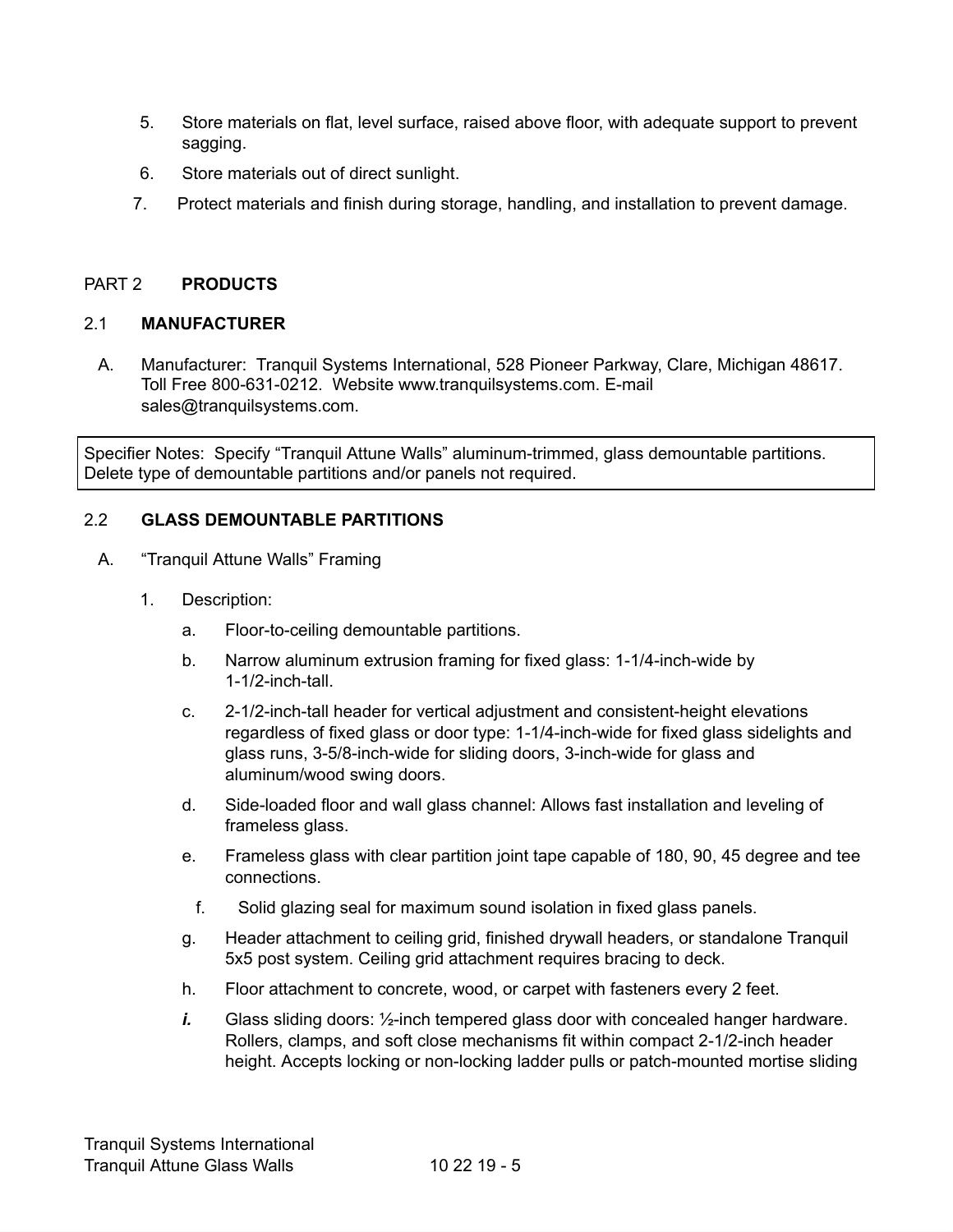locksets for doors requiring positive latching for smoke control. Automatic drop seal option.

- j. Aluminum or wood sliding doors: 1-3/4-inch-thick doors are compatible and allow more aesthetic options. Accepts locking or non-locking ladder pulls or mortised positive latching sliding locksets. Automatic drop seal option also available for 1-3/4-inch sliding doors.
- k. Glass swing doors: Frameless glass with hydraulic closing patch fittings, locking and non-locking ladder pulls or patch-mounted cylindrical or mortise locksets. Electric strike compatible.
- l. Aluminum or wood swing doors: Narrow, medium, and wide stile aluminum-framed glass doors with single or dual pane glass. Hung on 4-1/2 x 4-1/2 ball bearing mortise hinges. Wood doors available in many grades and finishes. Industry standard cylindrical and mortise locksets, surface mount closers, electric strikes, and automatic door bottoms available.
- m. Door opening sealed on sides and top with t-slot bulb seal.
- n. Transom configuration available for glass, aluminum, and wood swing doors.
- o. Versatile door stud: Unique adjustable strike and hinge clamping within extrusion for fast installation and adjustment. Hollow chase facilitates installation of low voltage wiring for power transfer hinges, electric strikes, and access controls.
- B. "Tranquil Attune" Panels
	- 1. Panel Dimensions:

Specifier Notes: Specify panel height. Panel heights are available from 48 inches to 120 inches in 1/16-inch increments. Consult Tranquil Systems International for more information.

a. Height: [ \_\_\_\_\_ inches].

Specifier Notes: Specify panel width in increments of 1/16-inch. Consult Tranquil Systems International for more information.

b. Width: [\_\_\_\_\_ inches].

Specifier Notes: Specify glass panels. Delete panels not required.

2. Glass Panels:

Specifier Notes: Specify glass thickness, type, and visibility. Consult Tranquil Systems International for information regarding glass panel options, including specialized glass.

- a. Single Pane Thickness: [3/8-inch thick] [1/2-inch thick] [9/16-inch thick laminated] [5/8-inch thick].
- b. Glass Type: [Tempered].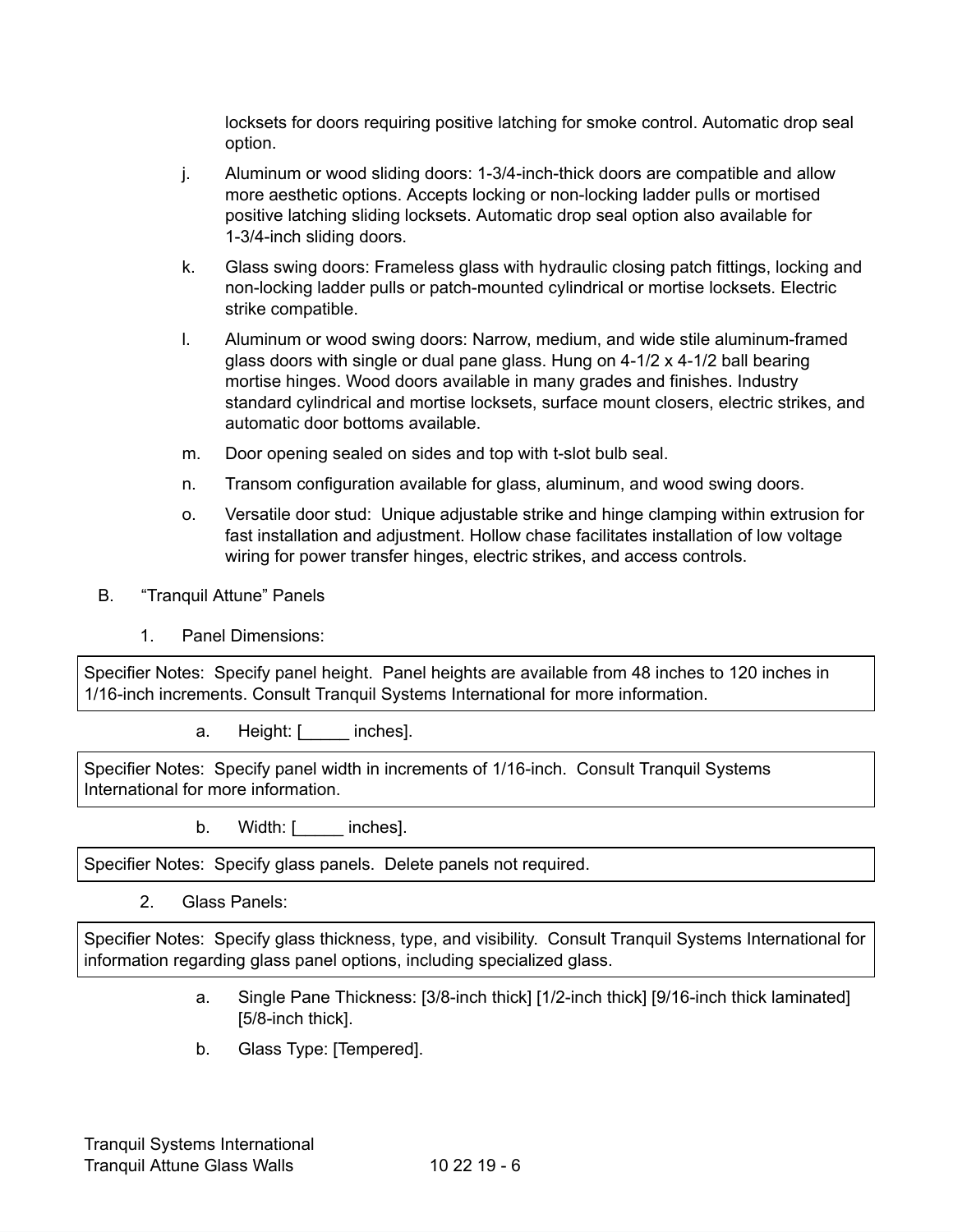c. Glass Design: [Clear] [Frosted] [Etched Design] [Back painted, specify color (back side is exposed color, matte finish)] [Printed, specify design] [Other:  $\blacksquare$ 

Specifier Notes: Vinyl privacy films are optional. Consult Tranquil Systems International for information regarding opacity and designs. Delete if not required.

- d. Vinyl Privacy Films: Applied after glass panel installation.
	- 1) Opacity: [\_\_\_\_\_\_\_\_\_\_\_\_].
	- 2) Design: [\_\_\_\_\_\_\_\_\_\_\_\_].

Specifier Notes: Switched glass is optional. Consult Tranquil Systems International for information regarding application and installation. Delete if not required.

- e. Switched Glass: Laminated tempered glass with electrified interlayer that, when voltage applied, changes from frosted to clear allowing visibility through glass panel. Butt joints must be wet glazed using GA RTV 258 silicone sealant.
	- 1) Type: [9/16-inch laminated tempered switched glass].
- 3. Laminate Panels:

Specifier Notes: Specify type and finish. Consult Tranquil Systems International for information regarding glass panel options, including specialized glass.

- a. Type: [Laminated ½" MDF panel].
- b. Finish: [Specify brand, color and sheen] [White markerboard double-sided] [White markerboard, magnetic, double-sided].
- 4. Trim: Extruded aluminum.

Specifier Notes: Specify trim finish. If powder coat is specified, choose color.

a. Finish: [Clear Anodized] [Matte Black Powder Coat] [Satin White Powder Coat] [Custom powder coat color: \_\_\_\_\_\_\_\_\_\_\_\_].

# C. Doors and Hardware

Specifier Notes: Specify type of doors. Delete doors and hardware not required. Consult Tranquil Systems International for information regarding door options, including finishes.

- 1. Sliding Doors:
	- a. Type: [1/2-inch Tempered Glass] [Aluminum-framed glass] [Wood].
	- b. If Aluminum-framed glass door: [stile and glass type].
	- c. If wood door: [wood type and finish].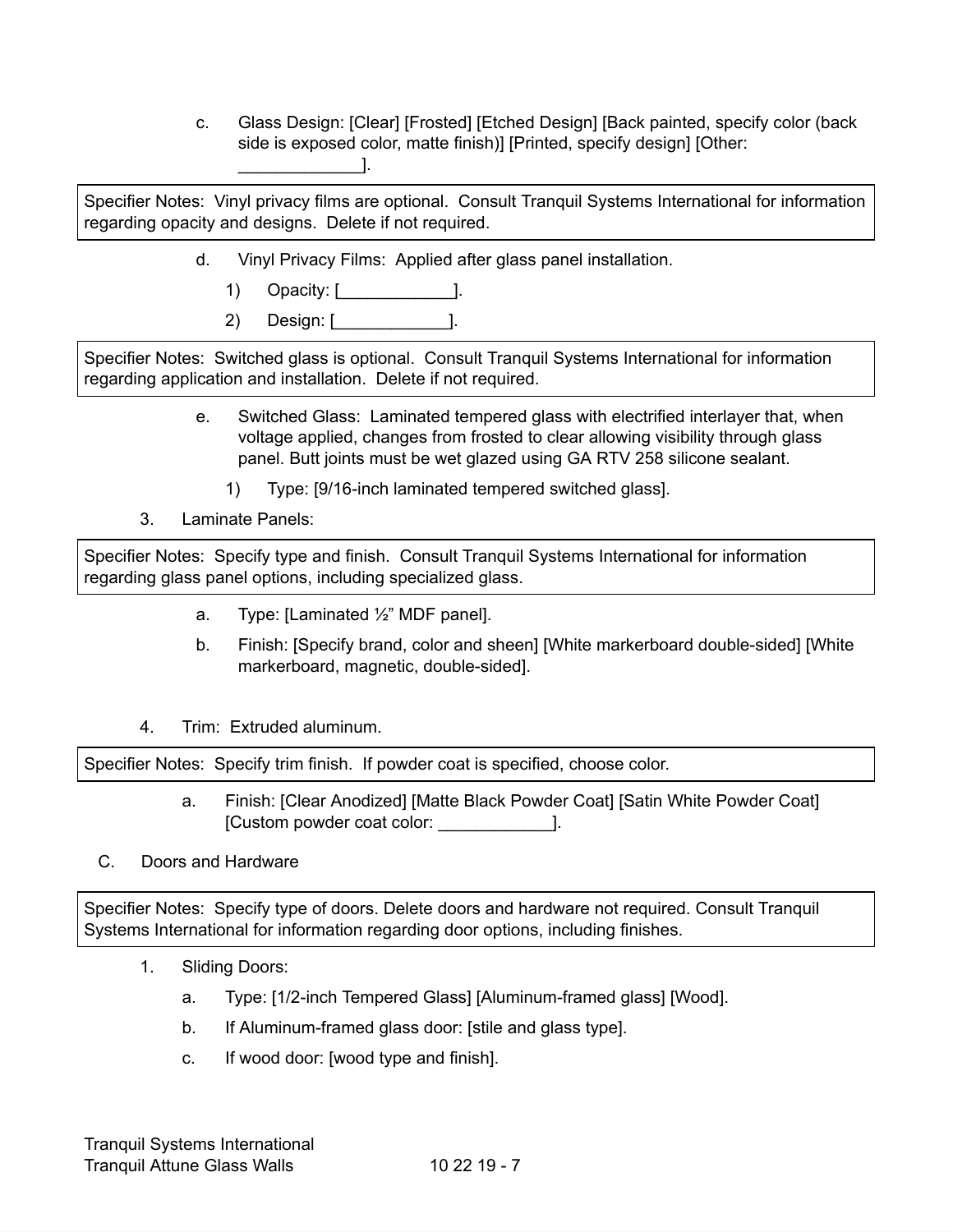- d. Rollers, clamps, and soft close mechanisms fit within compact 2-1/2" header height. Header height is consistent across elevations, regardless of sliding door, swing door, or fixed glass.
- e. Door Track Mechanism: [Soft Close Shock Absorption] [No Soft Close, Bumper Stop Only].
- f. Automatic Drop Seal: [Yes] [No].
- g. Handle Type: [Ladder pull] [Mortise lockset, for sliding doors needing positive latch, only works with single doors, specify mortise cylinder type and keying].
- h. If ladder pull, choose type: [Non-locking] [Locking].
- i. If non-locking, choose length: [12"] [24"] [36"] [48"].
- j. Non-locking pull color: [Brushed Stainless Steel] [Matte Black].
- k. If locking, choose length and type: [48" floor locking SFIC] [48" floor locking URHD] [Custom length top locking URHD].
- l. Locking pull color: [Brushed Stainless Steel] [Matte Black].
- m. Mortise lockset brand: [Accurate].
- n. Lock Functions: [Passage latch, non-keyed] [Office lock, keyed] [Storeroom, keyed, required with electric strike].
- o. Lock Keying: [SFIC Cylinder, with core and key] [SFIC Cylinder, without core or key] [Other, specify cylinder, core, and key: [1].
- p. Lockset Finish: [Satin Chrome, US26D] [Electroless Satin Nickel, ESN] [US19, Oxidized Black and Lacquer].
- 2. Aluminum or Wood Swing Doors:
	- a. Type: [Solid core wood] [Hollow core wood] [Aluminum framed glass, single pane 1/4"] [Aluminum framed glass, dual pane 1/4"] [Other:  $\qquad \qquad$  ].
	- b. Finish: [Wood: Enviroclad UV] [Aluminum: Clear Anodize] [Aluminum: Black Anodize].
	- c. If wood door, specify color: [\_\_\_\_\_\_\_\_\_\_\_\_\_].
	- d. Handle Type: [Ladder pull] [Cylindrical lockset] [Mortise lockset].
	- e. If ladder pull, choose type: [Non-locking] [Locking].
	- f. If non-locking, choose length: [12"] [24"] [36"] [48"].
	- g. Non-locking pull color: [Brushed Stainless Steel] [Matte Black].
	- h. If locking, choose length and type: [48" floor locking SFIC] [48" floor locking URHD] [Custom length top locking URHD].
	- i. Locking pull color: [Brushed Stainless Steel] [Matte Black].
	- j. Cylindrical or mortise lockset brand: [Schlage] [Accurate] [Other:  $\qquad$  ].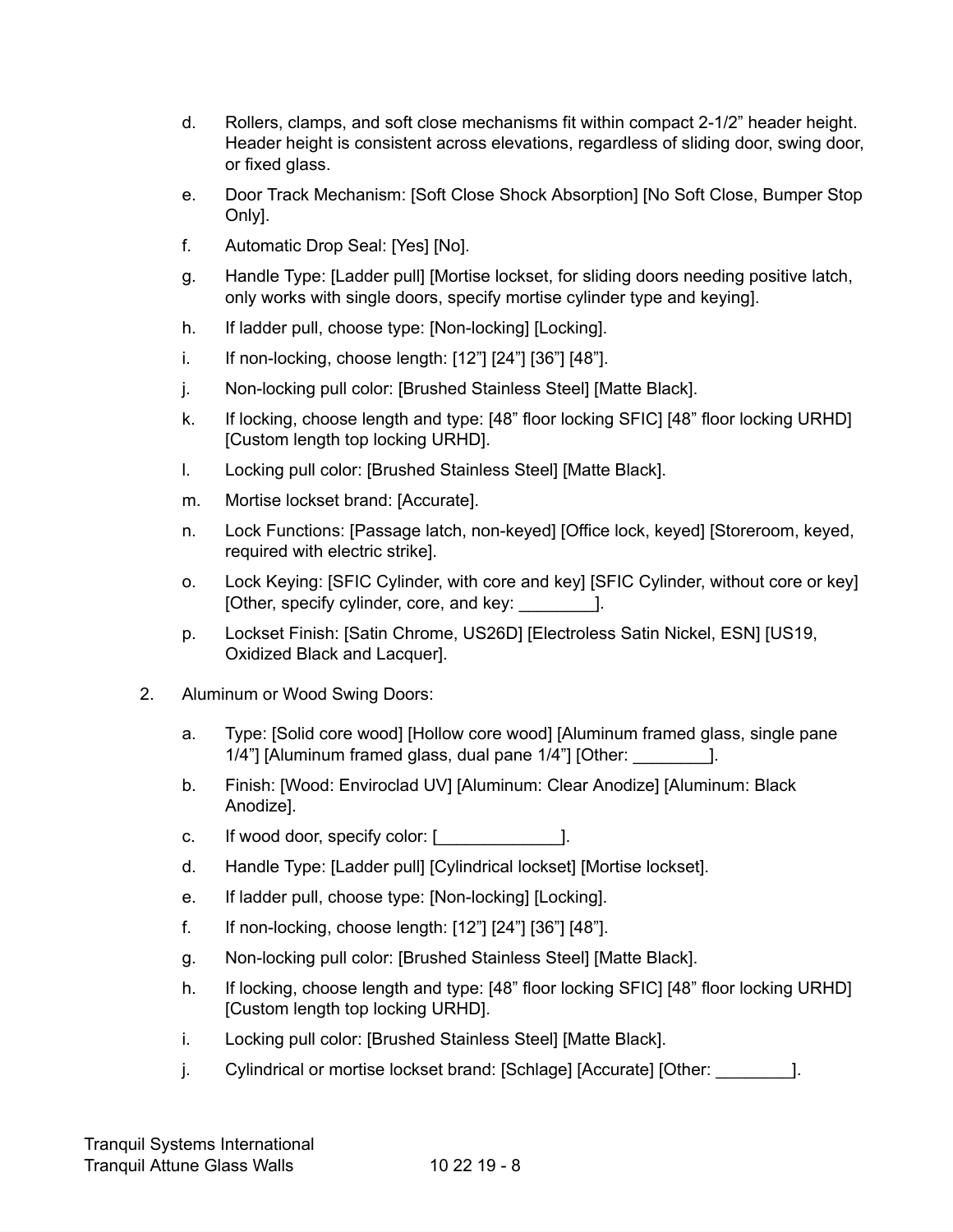- k. Lockset part number, including rose/escutcheon and lever style: [ \_\_\_\_\_\_\_\_\_\_\_
- l. Lock Functions: [Passage latch, non-keyed] [Entrance lock, keyed] [Office lock, keyed] [Storeroom, keyed, required with electric strike] [Other: \_\_\_\_\_\_\_\_].
- m. Lock Keying: [SFIC Cylinder, with core and key] [SFIC Cylinder, without core or key] [Other, specify cylinder, core, and key: \_\_\_\_\_\_\_\_].
- n. Lockset Finish: [Satin Chrome, US26D] [Matte Black, US19] [Other:  $\qquad \qquad$  ].
- o. Hinges: [4.5" x 4.5" ball bearing mortise, US26D] [4.5" x 4.5" ball bearing mortise, L1 matte black] [Other: [1]
- p. Surface Closer: [None] [Closer with 90 degree hold open] [Closer without hold open].
- q. Surface Closer Finish: [Aluminum paint] [Black paint].
- r. Automatic Door Bottom: [None] [ADB flush-mount inside door bottom rail].
- s. Electric Strike: [None] [12/24V Fail safe/secure field selectable compact electric strike, specify cylindrical or mortise lockset]. [Magnetic Lock, overhead].
- 3. Glass Swing Doors:
	- a. Type: [1/2" Tempered].
	- b. Patch type: [Hydraulic closing patch fitting, hold open] [Hydraulic closing patch fitting, no hold open]
	- c. Patch Color: [Brushed Stainless Steel] [Matte Black]
	- d. Handle Type: [Ladder pull] [Cylindrical lockset] [Mortise lockset].
	- e. If ladder pull, choose type: [Non-locking] [Locking].
	- f. If non-locking, choose length: [12"] [24"] [36"] [48"].
	- g. Non-locking pull color: [Brushed Stainless Steel] [Matte Black].
	- h. If locking, choose length and type: [48" floor locking SFIC] [48" floor locking URHD] [Custom length top locking URHD].
	- i. Ladder Pull Color: [Brushed Stainless Steel] [Matte Black].
	- j. Cylindrical or Mortise Lockset Brand: [Schlage] [Accurate] [CRL] [Other:  $\qquad$ ].
	- k. Lockset Part Number, including rose/escutcheon and lever style: [
	- l. Lock Functions: [Passage latch, non-keyed] [Entrance lock, keyed] [Office lock, keyed] [Storeroom, keyed, required with electric strike] [Other: \_\_\_\_\_\_\_\_].
	- m. Lock Keying: [SFIC Cylinder, with core and key] [SFIC Cylinder, without core or key] [Other, specify cylinder, core, and key: \_\_\_\_\_\_\_\_].
	- n. Lockset Finish: [Satin Chrome, US26D] [Matte Black] [Other:  $\qquad$  ].
	- o. Electric Strike: [None] [12/24V Fail safe/secure field selectable compact electric strike] [Magnetic Lock, overhead].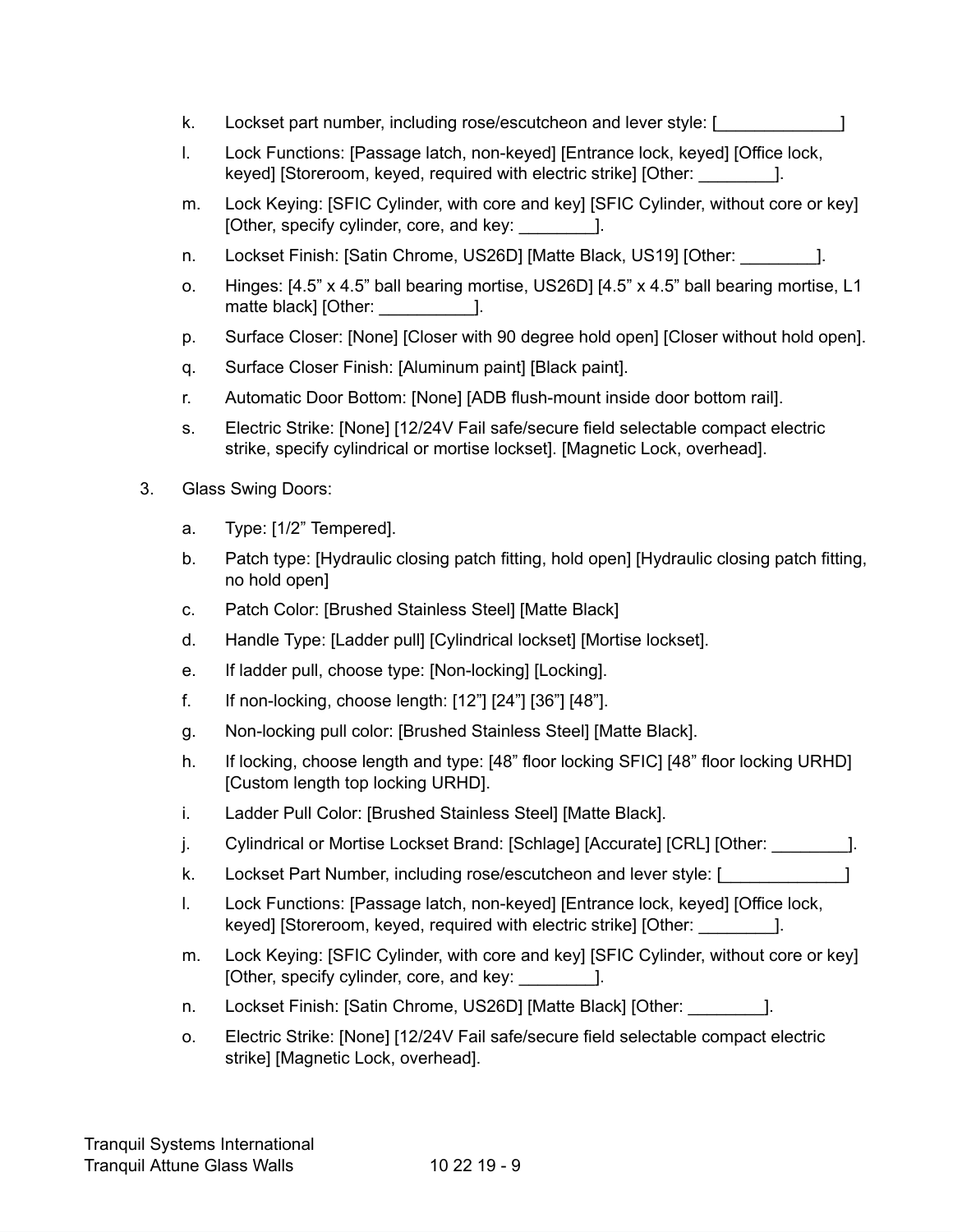- 4. Door Stops:
	- a. Type, for door in open position: [None] [Floor mount] [Wall mount].
	- b. Color: [Silver] [Matte Black].

# PART 3 **EXECUTION**

## 3.1 **EXAMINATION**

- A. Examine areas to receive demountable partitions and verify field dimensions.
- B. Verify surfaces to support demountable partitions are clean, dry, flat, level, plumb, square, stable, rigid, and capable of supporting the weight.
- C. Notify Architect of conditions that would adversely affect installation or subsequent use.
- D. Do not begin installation until unacceptable conditions are corrected.

# 3.2 **INSTALLATION**

- A. Install demountable partitions in accordance with manufacturer's instructions at locations indicated on the Drawings.
- B. Install demountable partitions level, plumb, square, and straight.
- C. Attach demountable partitions securely in place to supports.

Specifier Notes: Edit the following sentence as necessary. Delete if not required.

- D. Install seismic bracing as indicated on the Drawings and as required to meet building code.
- E. Repair minor damages to finish in accordance with manufacturer's instructions and as approved by Architect.
- F. Remove and replace with new material, damaged components that cannot be successfully repaired, as determined by Architect.

# 3.3 **ADJUSTING**

- A. Adjust doors for proper operation in accordance with manufacturer's instructions.
- B. Adjust door hardware to operate smoothly without binding.

# 3.4 **CLEANING**

- A. Clean demountable partitions promptly after installation in accordance with manufacturer's instructions.
- B. Do not use harsh cleaning materials or methods that could damage panels or finish.